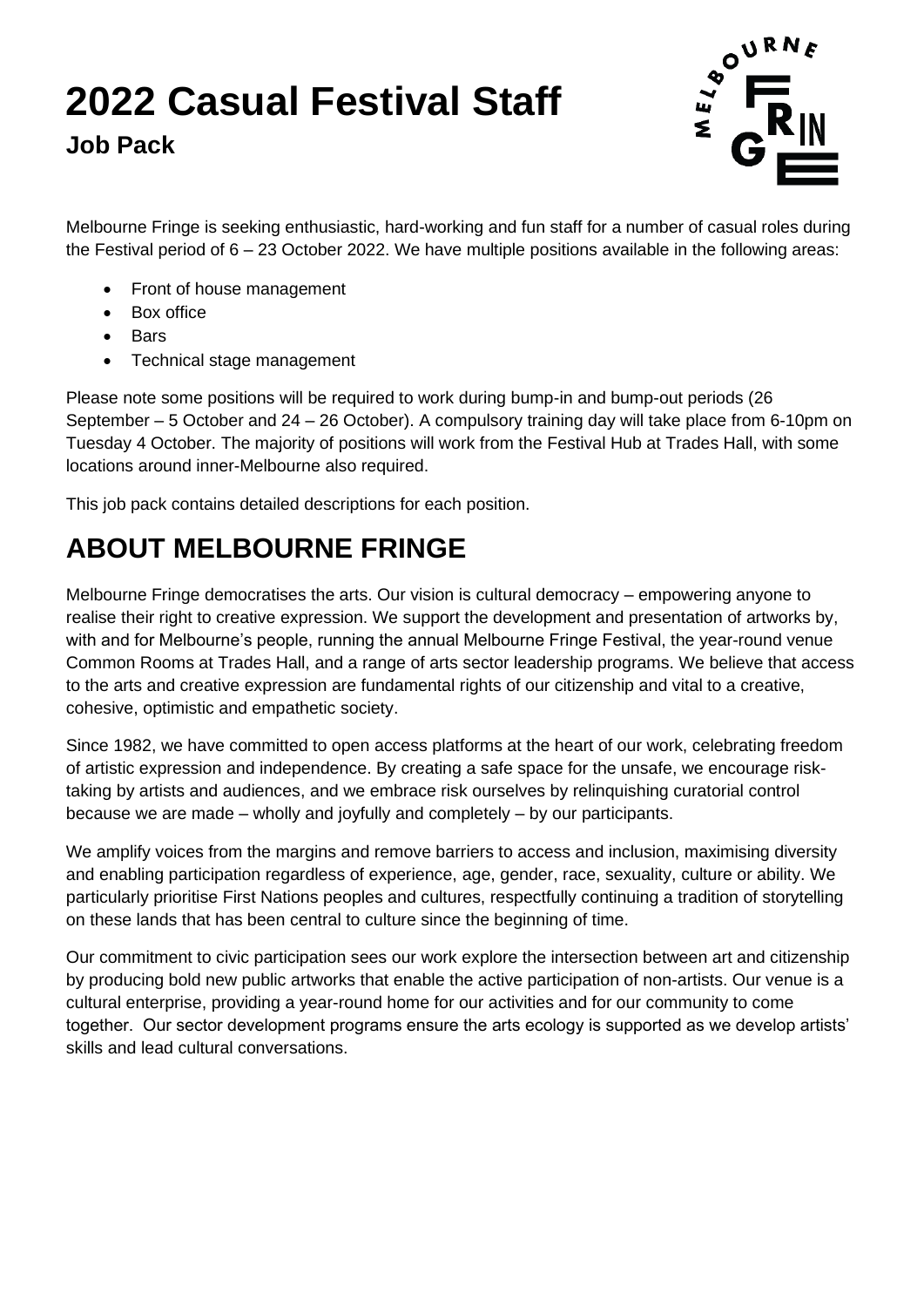## **ORGANISATIONAL CULTURE**

Melbourne Fringe is a forward-thinking, creative and inclusive organisation. Our thinking is out of the box, our work ethic is strong, and we don't let our limited resources stop us from making seemingly impossible things happen. We ensure that our workplace is characterised by big-picture thinking, optimism and playfulness. We strive for continual improvement in all aspects of our work.

We have a reputation as a caring, energetic, fast paced workplace that values our people, their mental health and what they have for lunch as key priorities. We believe that great work is made by people who enjoy what they do.

### **OUR COMMITMENT TO EQUITY**

We work on the lands of the Kulin Nation and we pay deep respects to the Elders of these lands. We acknowledge that there is a deep and rich history of storytelling and culture that has been occurring on these unceded lands for many thousands of years.

Melbourne Fringe has a deep commitment to cultural equity, and we strongly encourage applications from people who identify as First Nations, Deaf, disabled, people of colour, transgender and genderdiverse people, and women. We are a safe place for LGBTQIA+ peoples, and we ensure Melbourne Fringe is a place which celebrate people's differences. We work hard to embed equity throughout our organisation, and we strive to create safe and positive working environments for our team. We understand the need for flexible working opportunities, especially for people with caring responsibilities.

If this application format isn't accessible for you, please get in touch and let us know what alternative format would suit you best. Upon engagement, we can work with disabled staff to consider reasonable workplace adjustments to ensure access needs are met. If you have any questions about accessibility, please contact Carly Findlay, Access Advisor, on (03) 9660 9600 or [carly@melbournefringe.com.au.](mailto:carly@melbournefringe.com.au)

## **APPLICATION PROCESS**

To apply for any of these roles, fill out this [application form](https://form.jotform.com/221571797894877) explaining who you are, why you want to work at Melbourne Fringe and what makes you the best candidate for the role. Then attach your CV at the end and hit submit before **11.59pm AEST, Sunday 3 July 2022.**

We will then conduct a series of short and sharp interviews with potential candidates via Zoom. Please let us know if you have any accessibility requirements for the interview.

If you have any questions about this job pack, please contact Will Dawson on [will@melbournefringe.com.au](mailto:will@melbournefringe.com.au) or by calling (03) 9660 9600.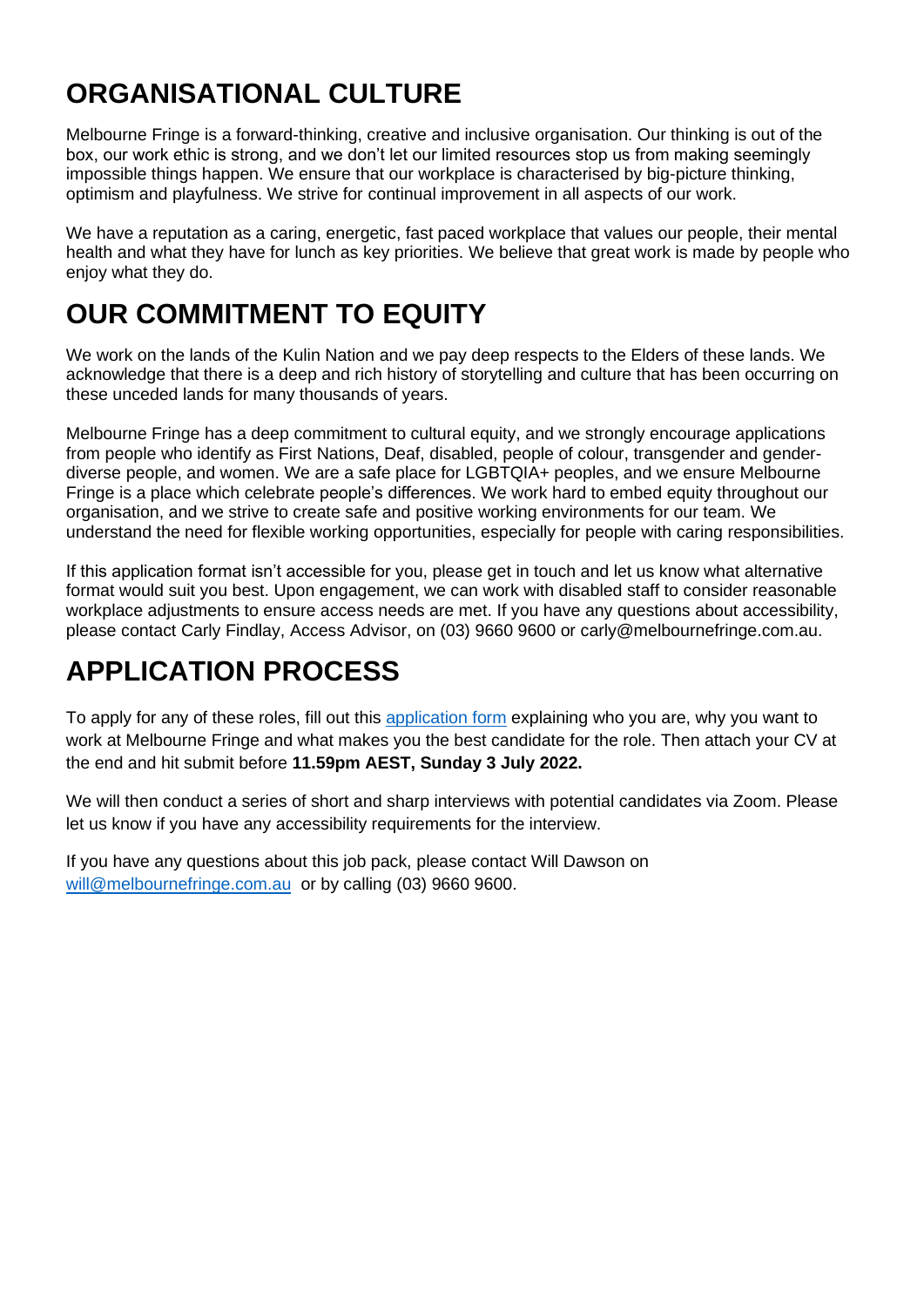| Area                                  | <b>Front of House</b>                                                                                                                                                                                                                                                 |
|---------------------------------------|-----------------------------------------------------------------------------------------------------------------------------------------------------------------------------------------------------------------------------------------------------------------------|
| Location(s)                           | <b>Festival Hub</b><br>Trades Hall - 54 Victoria St, Carlton                                                                                                                                                                                                          |
|                                       | <b>OR</b>                                                                                                                                                                                                                                                             |
|                                       | <b>Signature Events</b><br>Various locations around Melbourne                                                                                                                                                                                                         |
| <b>Duration</b>                       | <b>Festival Hub</b><br>6 – 23 October: Up to 6 days per week, evening work required<br>Some bump-in shifts may be available $3 - 5$ October.<br><b>Signature Events</b><br>6 – 23 October: At least 4 shifts across this period, weekend and weekday<br>work required |
| <b>Key</b><br><b>Responsibilities</b> | Provide a high level of service and support to patrons and performing<br>$\overline{\phantom{m}}$<br>companies at all times                                                                                                                                           |
|                                       | Ensure performances start on time and venues are cleared after each<br>performance                                                                                                                                                                                    |
|                                       | Set up venue prior to doors opening and assist with change-overs<br>between shows.                                                                                                                                                                                    |
|                                       | Maintain all front of house areas to a high professional standard for<br>patrons, including: coordinating cleaning of venues, toilet cleanliness and<br>supply checks, ensuring tidiness of artist flyers and posters                                                 |
|                                       | Conduct COVID-19 cleaning duties where necessary, including wiping<br>down seats and other high-touch surfaces                                                                                                                                                        |
|                                       | Train, coordinate and supervise Front of House volunteers, conduct<br>nightly briefings, support and create a team approach to the Festival                                                                                                                           |
|                                       | Act as a warden in accordance with the Melbourne Fringe Risk<br>Management plan.                                                                                                                                                                                      |
|                                       | Report to senior Melbourne Fringe staff regarding access, cleaning,<br>noise issues, incidents & venue operations                                                                                                                                                     |
|                                       | Troubleshoot any nightly issues                                                                                                                                                                                                                                       |
|                                       | Other duties as directed by the Producer (Major Projects), Producer<br>(Festival Hub) or other senior Melbourne Fringe staff                                                                                                                                          |
| <b>Core Competencies</b>              | Prior experience managing Front of House operations for theatre, events<br>or festivals                                                                                                                                                                               |
|                                       | Excellent customer service, people and communication skills                                                                                                                                                                                                           |
|                                       | Strong problem-solving skills, initiative and ability to work autonomously                                                                                                                                                                                            |
|                                       | Demonstrated ability to work effectively in a team in a fast-paced                                                                                                                                                                                                    |
|                                       | environment                                                                                                                                                                                                                                                           |
|                                       | Ability to lead, motivate and train team members, and to maintain a<br>welcoming and safe working environment for staff and volunteers<br>Sense of humour                                                                                                             |
|                                       |                                                                                                                                                                                                                                                                       |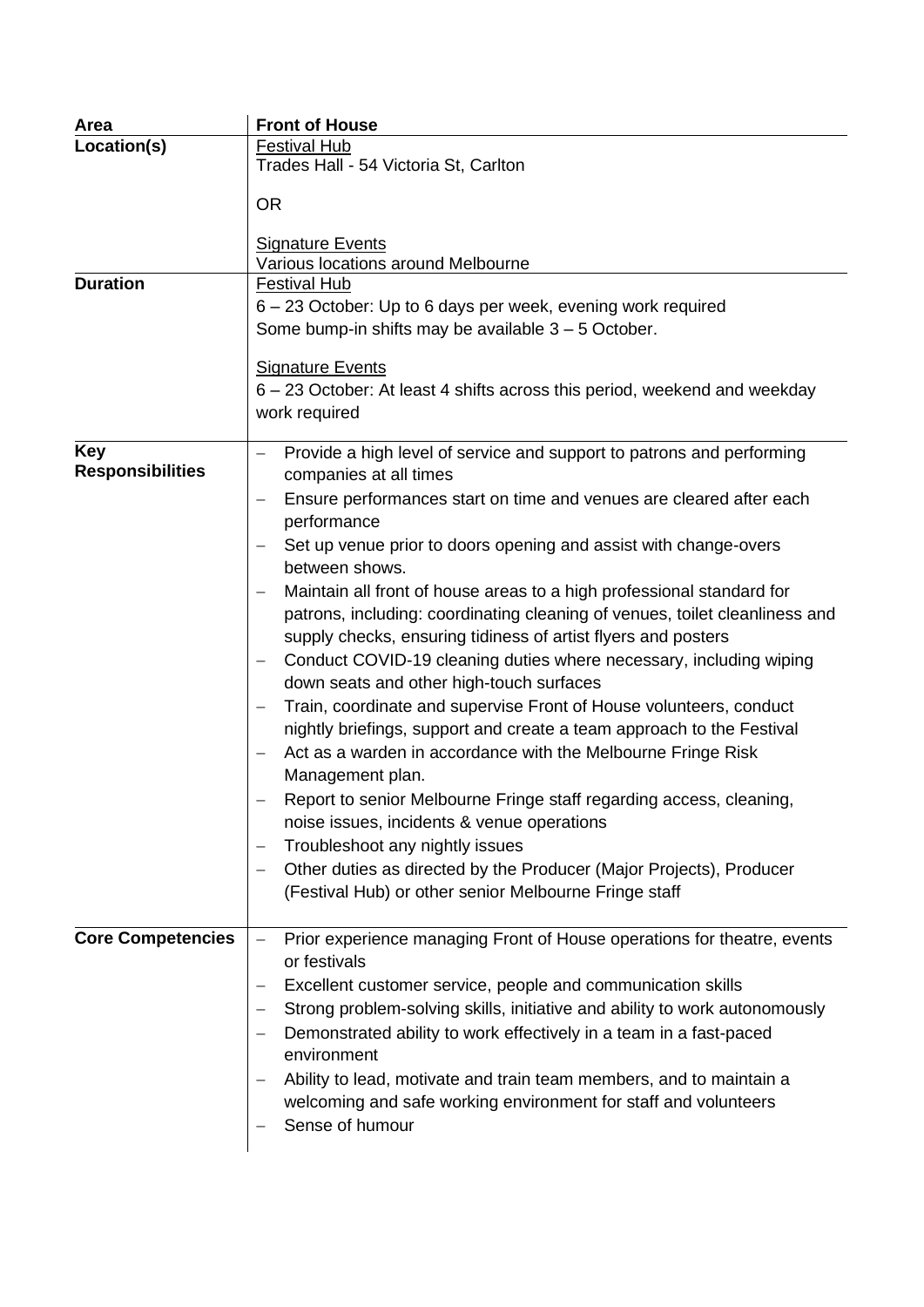| Area                                  | <b>Box Office</b>                                                                                                                                                                                                                                                                                                                                                                                                                                                                                                                                                                                                                                                                                                                                                                                                                                                   |
|---------------------------------------|---------------------------------------------------------------------------------------------------------------------------------------------------------------------------------------------------------------------------------------------------------------------------------------------------------------------------------------------------------------------------------------------------------------------------------------------------------------------------------------------------------------------------------------------------------------------------------------------------------------------------------------------------------------------------------------------------------------------------------------------------------------------------------------------------------------------------------------------------------------------|
| Location(s)                           | <b>Festival Hub</b><br>Trades Hall - 54 Victoria St, Carlton                                                                                                                                                                                                                                                                                                                                                                                                                                                                                                                                                                                                                                                                                                                                                                                                        |
|                                       | Festival Ticket & Info Booth<br>Federation Square - Cnr Swanston & Flinders St, Melbourne                                                                                                                                                                                                                                                                                                                                                                                                                                                                                                                                                                                                                                                                                                                                                                           |
|                                       | <b>Melbourne Fringe Office</b><br>Trades Hall - 54 Victoria St, Carlton                                                                                                                                                                                                                                                                                                                                                                                                                                                                                                                                                                                                                                                                                                                                                                                             |
|                                       | Spiegelmarket<br>Queen Victoria Market - Queen St, Melbourne                                                                                                                                                                                                                                                                                                                                                                                                                                                                                                                                                                                                                                                                                                                                                                                                        |
| <b>Duration</b>                       | $3 - 23$ October                                                                                                                                                                                                                                                                                                                                                                                                                                                                                                                                                                                                                                                                                                                                                                                                                                                    |
|                                       | Average 3 shifts per week, day, weekend and evening work required.                                                                                                                                                                                                                                                                                                                                                                                                                                                                                                                                                                                                                                                                                                                                                                                                  |
| <b>Key</b><br><b>Responsibilities</b> | Sell tickets and provide information and customer service at various<br>Festival locations, as well as over the phone and online for digital events<br>Provide a high level of service and support to patrons and performing<br>$\qquad \qquad -$<br>companies at all times<br>Reconcile Box Office takings if required<br>$\qquad \qquad -$<br>Assist with ticketing administration, including contacting customers with<br>regards to show changes and cancellations, data entry and answering<br>customer queries as directed by senior Melbourne Fringe staff<br>Provide support within the Box Office team and contribute to a productive<br>$\overline{\phantom{0}}$<br>environment<br>Supervise and support Box Office Volunteers<br>$\qquad \qquad -$<br>Other duties as directed by the Data & Ticketing Manager or other senior<br>Melbourne Fringe staff |
| <b>Core Competencies</b>              | Prior experience in ticketing for theatre, events or festivals, experience<br>$\overline{\phantom{0}}$<br>with Red61 desirable<br>Excellent customer service, people and communication skills<br>Strong problem-solving skills, initiative and ability to work autonomously<br>Demonstrated ability to work effectively in a team in a fast-paced<br>environment<br>Ability to lead, motivate and train team members, and to maintain a<br>welcoming and safe working environment for staff and volunteers<br>Sense of humour                                                                                                                                                                                                                                                                                                                                       |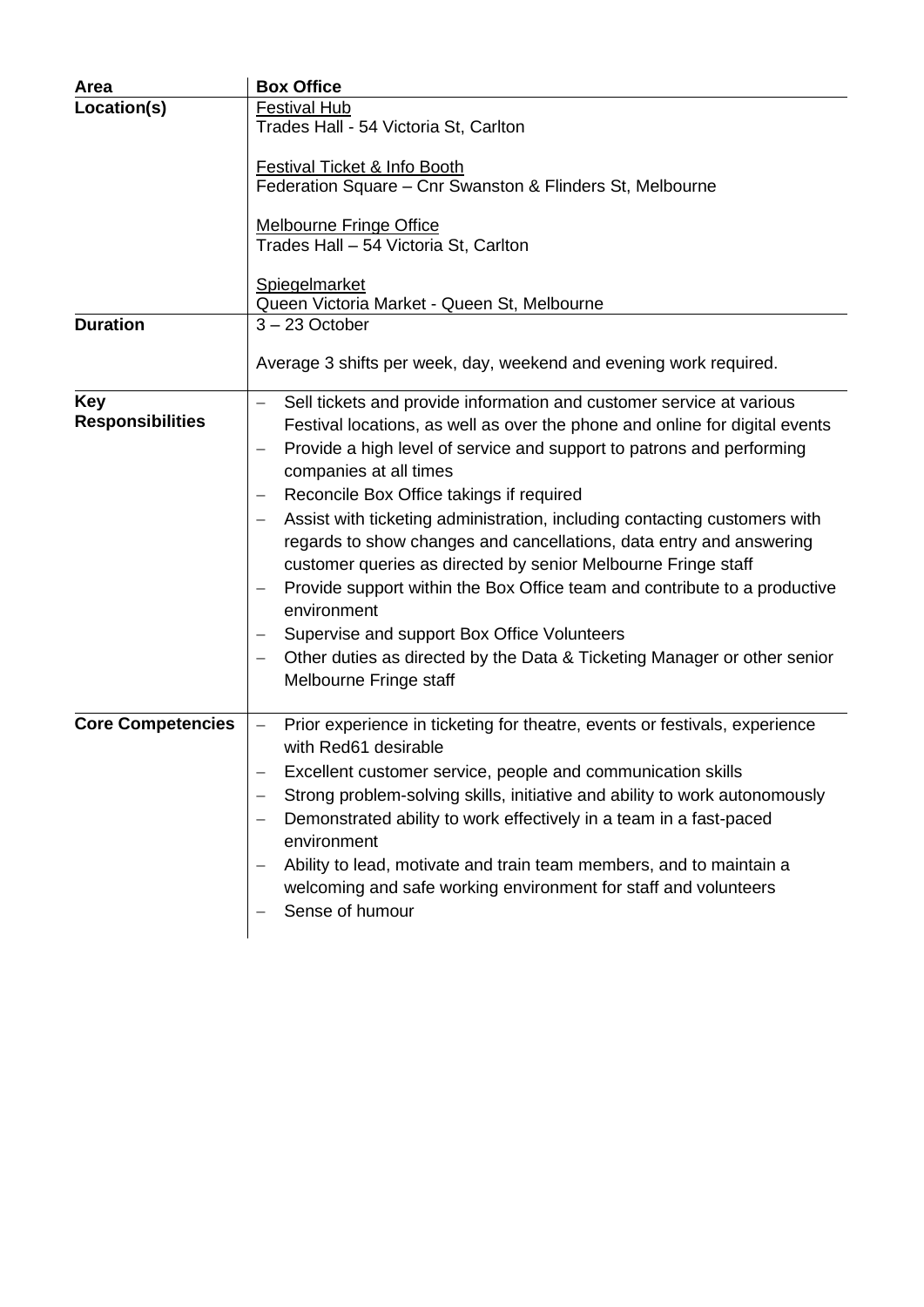| Area                                  | <b>Bar</b>                                                                                                                                                                                                                                                                                                                                                                                                                                                                                                                                                                                                                                        |
|---------------------------------------|---------------------------------------------------------------------------------------------------------------------------------------------------------------------------------------------------------------------------------------------------------------------------------------------------------------------------------------------------------------------------------------------------------------------------------------------------------------------------------------------------------------------------------------------------------------------------------------------------------------------------------------------------|
| Location(s)                           | <b>Festival Hub</b><br>Trades Hall - 54 Victoria St, Carlton                                                                                                                                                                                                                                                                                                                                                                                                                                                                                                                                                                                      |
| <b>Duration</b>                       | $6 - 23$ October<br>3-6 days per week, evening work required<br>Some bump-in shifts may be available $3 - 5$ October.                                                                                                                                                                                                                                                                                                                                                                                                                                                                                                                             |
| <b>Key</b><br><b>Responsibilities</b> | Prepare alcoholic and non-alcoholic beverages for patrons<br>Interact with customers, taking orders and serving drinks<br>$\qquad \qquad -$<br>Assess bar customers' needs and preferences and make<br>$\qquad \qquad -$<br>recommendations<br>Ensure bar services areas are well-maintained, clean and tidy and free of<br>glassware<br>Ensure responsible service of alcohol protocols are adhered to, including<br>checking ID when necessary<br>Help managers open and close the bar each night and set up and reset<br>the venue for the next day<br>Other duties as directed by the Venue Manager or other senior<br>Melbourne Fringe staff |
| <b>Core Competencies</b>              | Basic drink making and serving skills with a current RSA certificate<br>$\overline{\phantom{0}}$<br>Excellent levels of customer service<br>$\qquad \qquad -$<br>Able to work in a busy environment during peak service but be able to<br>self-direct during quiet periods<br>Resilience and ability to work effectively under pressure<br>A sense of humour                                                                                                                                                                                                                                                                                      |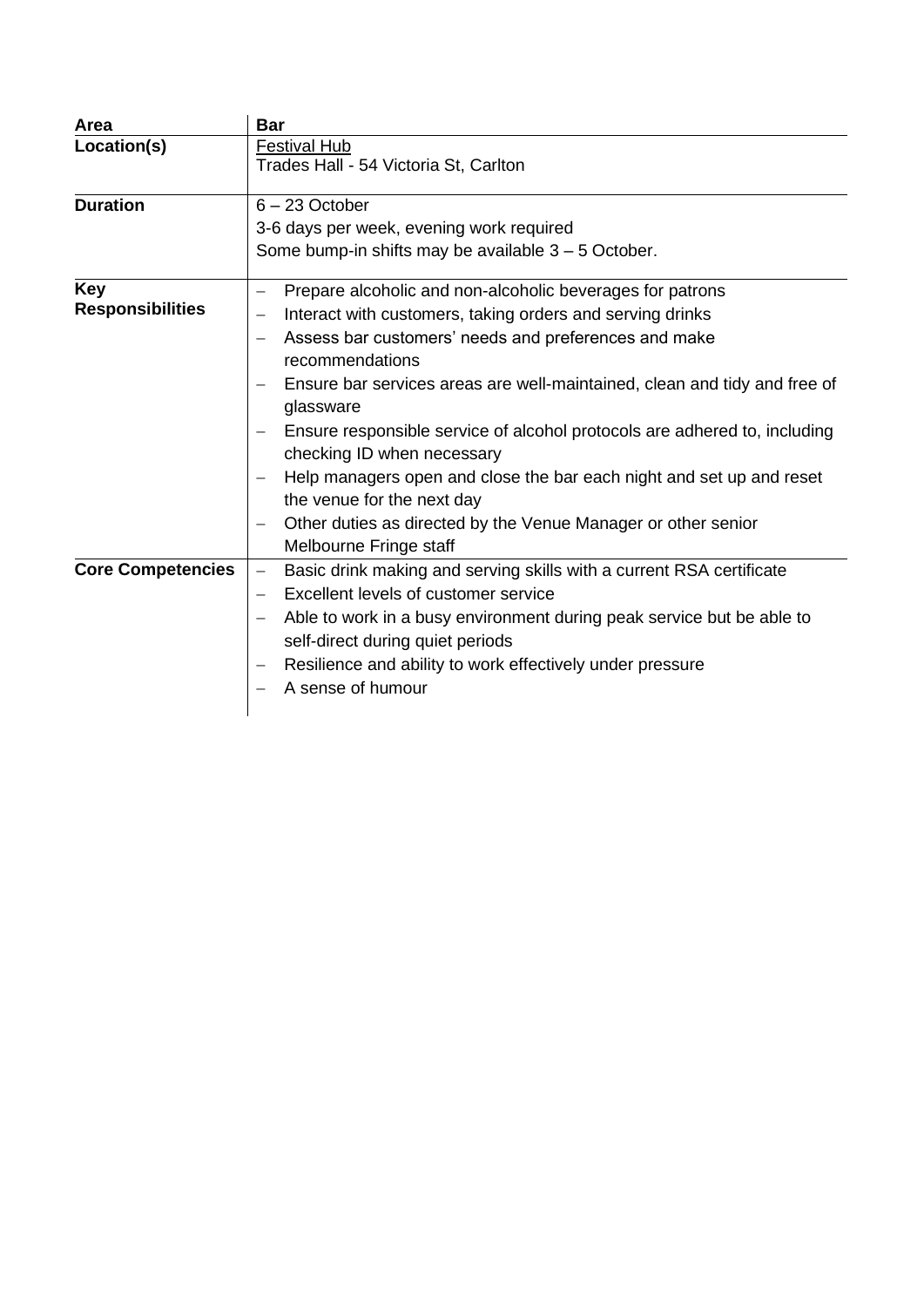| Area                                  | <b>Technical Stage Managers</b>                                                                                                                                                                                                                                                                                                                                                                                                                                                                                                                                                                                                                                                                                                                                                                                                                                                                                                                                                                                                                                                                                                                                                                                                                                                                                                                                                                                                                                                                                                                                                                                                                                                      |
|---------------------------------------|--------------------------------------------------------------------------------------------------------------------------------------------------------------------------------------------------------------------------------------------------------------------------------------------------------------------------------------------------------------------------------------------------------------------------------------------------------------------------------------------------------------------------------------------------------------------------------------------------------------------------------------------------------------------------------------------------------------------------------------------------------------------------------------------------------------------------------------------------------------------------------------------------------------------------------------------------------------------------------------------------------------------------------------------------------------------------------------------------------------------------------------------------------------------------------------------------------------------------------------------------------------------------------------------------------------------------------------------------------------------------------------------------------------------------------------------------------------------------------------------------------------------------------------------------------------------------------------------------------------------------------------------------------------------------------------|
| Location(s)                           | <b>Festival Hub</b><br>Trades Hall - 54 Victoria St, Carlton                                                                                                                                                                                                                                                                                                                                                                                                                                                                                                                                                                                                                                                                                                                                                                                                                                                                                                                                                                                                                                                                                                                                                                                                                                                                                                                                                                                                                                                                                                                                                                                                                         |
| <b>Duration</b>                       | 26 September - 26 October<br>6 days per week, evening work required during Festival period of 6 – 23<br>October                                                                                                                                                                                                                                                                                                                                                                                                                                                                                                                                                                                                                                                                                                                                                                                                                                                                                                                                                                                                                                                                                                                                                                                                                                                                                                                                                                                                                                                                                                                                                                      |
| <b>Key</b><br><b>Responsibilities</b> | Attend shifts as assigned throughout the bump in, operations and bump<br>out period.<br>Facilitate the technical needs of events in the assigned performance<br>space<br>Be responsible for quick turnaround between shows, as well as assist<br>with the set up and removal of props, lighting and sound requirements for<br>each show (as required)<br>Run scheduled technical rehearsals and assist in developing the plot and<br>cues for each event in the performance space, in association with the<br>artists.<br>Assist in the set-up and operation of sound, lighting and any other audio-<br>visual requirements for all events in the performance space<br>Liaise with venue staff and show personnel to ensure shows run on time<br>Direct turn arounds between shows, i.e. removal and setup of props,<br>instruments and anything else required<br>Be familiar with the safe working conditions and practices as detailed in<br>$\overline{\phantom{m}}$<br>the Area and Venue Warden Risk and Emergency Handbook and ensure<br>these conditions are met in the assigned performance space.<br>Prior to the first public performance, and between subsequent<br>performances, check equipment to see that it is safe and operational as<br>directed<br>Assist in the load in, set-up, dismantle and load out of festival<br>infrastructure<br>Contribute to detailed reporting processes including nightly show reports,<br>incident reports, equipment maintenance/failure<br>Undertake any other duties assigned by the Melbourne Fringe Production<br>Manager, which might reasonably be deemed to be within the status of<br>the job and appropriate to the post. |
| Core<br><b>Competencies</b>           | Experience in technical operation of basic sound, lighting, and AV<br>systems, including setting up cues, maintaining cue sheets, and<br>accurately executing cues<br>Experience in stage managing small scale theatrical shows<br>Experience in theatrical mechanics<br>Competency and problem-solving ability in lighting, sound and audio-<br>visual systems<br>Quick, creative thinking and problem solving and independent decision<br>making<br>Excellent written and verbal communication skills and attention to detail<br>Empathy with the goals and philosophy of Melbourne Fringe                                                                                                                                                                                                                                                                                                                                                                                                                                                                                                                                                                                                                                                                                                                                                                                                                                                                                                                                                                                                                                                                                         |